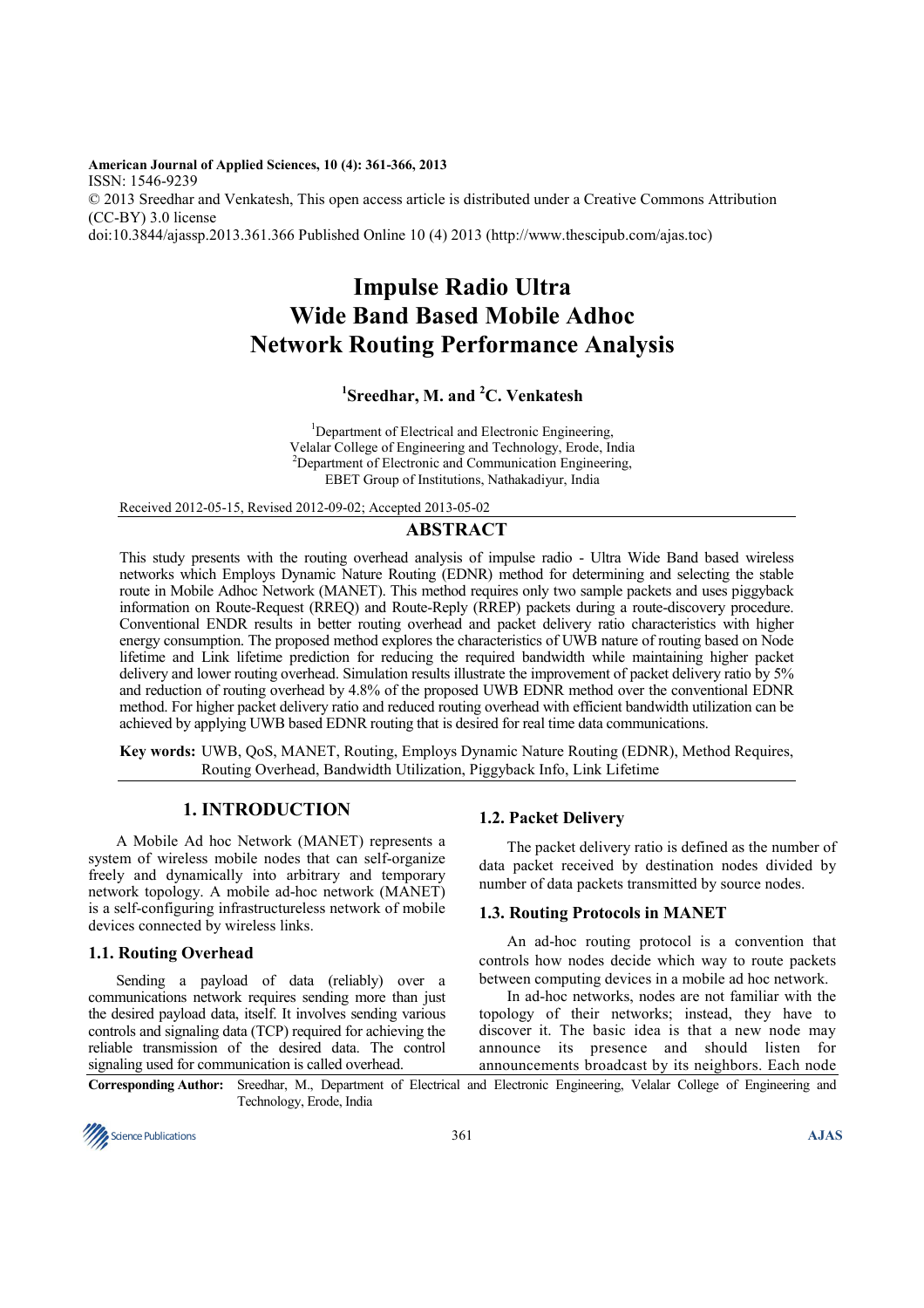learns about nodes nearby and how to reach them and may announce that it, too, can reach them.

 Different protocols are evaluated based on the packet drop rate, the overhead introduced by the routing protocol, end-to-end packet delays, network throughput.

 Existing routing protocols are having the drawbacks as listed:

- Nodes speed is moderate
- Route breaking
- High energy consumption
- Flooding
- High end to end delay

 The above drawbacks can be overcome by applying EDNR algorithm for routing in MANET as proposed by Zhang *et al*. (2010) and Bettstetter *et al*. (2003).

#### **1.4. Exploring Dynamic Nature Routing (EDNR)**

This algorithm consists of the following three phases: route discovery, data forwarding and route maintenance.

 Every node saves the received signal strength and the received time of the RREQ packet in its local memory and adds this information into the RREP packet header in a piggyback manner when it receives the RREP for the corresponding RREQ packet to meet the requirement of the connection lifetime-prediction algorithm.

 Second, node agents need to update their predicted node lifetime during every period. Finally, the nodelifetime information in the RREP packet is updated when the RREP packet is returned from a destination node to the source node.

 At every EDNR node agent, a variable NLT, which represents the node lifetime, is added to represent the estimated lifetime of this node and it is updated by the algorithm.

 For the lifetime of a link Ci, there are two sample packets exchanged between nodes  $N_i-1$  and Ni (packet 1:  $N_i$ -1 RREQ  $\rightarrow$  N<sub>i</sub>; packet 2: N<sub>i</sub>-1 RREP  $\leftarrow$  N<sub>i</sub>) in the route-discovery phase and thus, the LLT using the proposed algorithm can be estimated.

Node  $N_i$  knows the RREP time and the RREP received signal strength from node  $N<sub>i</sub>+1$  (information of  $N_i$  RREP  $\leftarrow$   $N_i$ +1). Thus, it can obtain the second sample packet that is delivered between the corresponding two nodes  $(N_i, N_i+1)$  and thus, the connection time TCi can be calculated using the connection lifetime-prediction algorithm and then update the local LLT value.

Similarly, node  $N_i$  should add the RREQ Info entry that is received from  $nodeN_i-1$  to the RREP header before sending the RREP to node  $N_i$ -1 and then node  $N_i$ -1 calculates the LLT between two nodes.

 Three new entries, i.e., Path Lifetime (PLT), RREQ time and RREQ signal strength, are added to the common header of an RREP packet.

 The PLT represents the predicted lifetime of the source route in this packet header and can be updated when RREP packets are forwarded from the destination node to the source node in the route-discovery phase.

 The RREQ time and the RREQ signal strength represent the RREQ Info of the previous RREQ node. The EDNR node agent only updates the PLT value in the common header of the RREP packet with a local NLT value or LLT value, if NLT < PLT or LLT < PLT, before forwarding this RREP packet.

 When this RREP packet reaches the source node, the PLT becomes the minimum value of the estimated lifetime of all nodes and links through the route from the source node to the destination node.

 In the persistent data forwarding period, a source node tends to select the path with the longest lifetime from multiple paths as a source route for data forwarding.

#### **1.5. Node Lifetime Prediction Algorithm**

Two nodes that have the same residual energy level, an active node that is used in many data-forwarding paths consumes energy more quickly and thus, it has a shorter lifetime than the remaining inactive node.

 The node lifetime that is based on its current residual energy and its past activity solution that does not need to calculate the predicted node lifetime from each data packet as proposed by Bettstetter *et al*. (2003).

 Used an exponentially weighted moving average method to estimate the energy drain rate  $ev_i$ .  $E_i$ represents the current residual energy of node i and  $ev_i$  is the rate of energy depletion.

The estimated energy drain rate in the  $n<sup>th</sup>$  period is  $ev_i$ <sup>n</sup> and  $ev_i^{(n-1)}$  is the estimated energy drain rate in the previous  $(n-1)$ <sup>th</sup> period,  $\alpha$  denotes the coefficient that reflects the relation between  $ev_i^n$  and  $ev_i^{n-1}$  and it is constant value with a range of [0, 1].

#### **1.6. Link Lifetime-Prediction Algorithm**

As proposed by Gerharz *et al*. (2002) and Maleki *et al*. (2003), by assuming that senders transmit packets with the same power level, a receiver can measure the received signal power strength when receiving a packet and then calculates the distance by directly applying the radio propagation model. If the received signal power strength is lower than a threshold value, this link is considered as an unstable state and then calculates the connection time. The relative motion of two nodes  $(N_i-1, N_i)$  t relative velocities  $v_i$  and  $(v_i-1)$  relative to ground at a given time t.

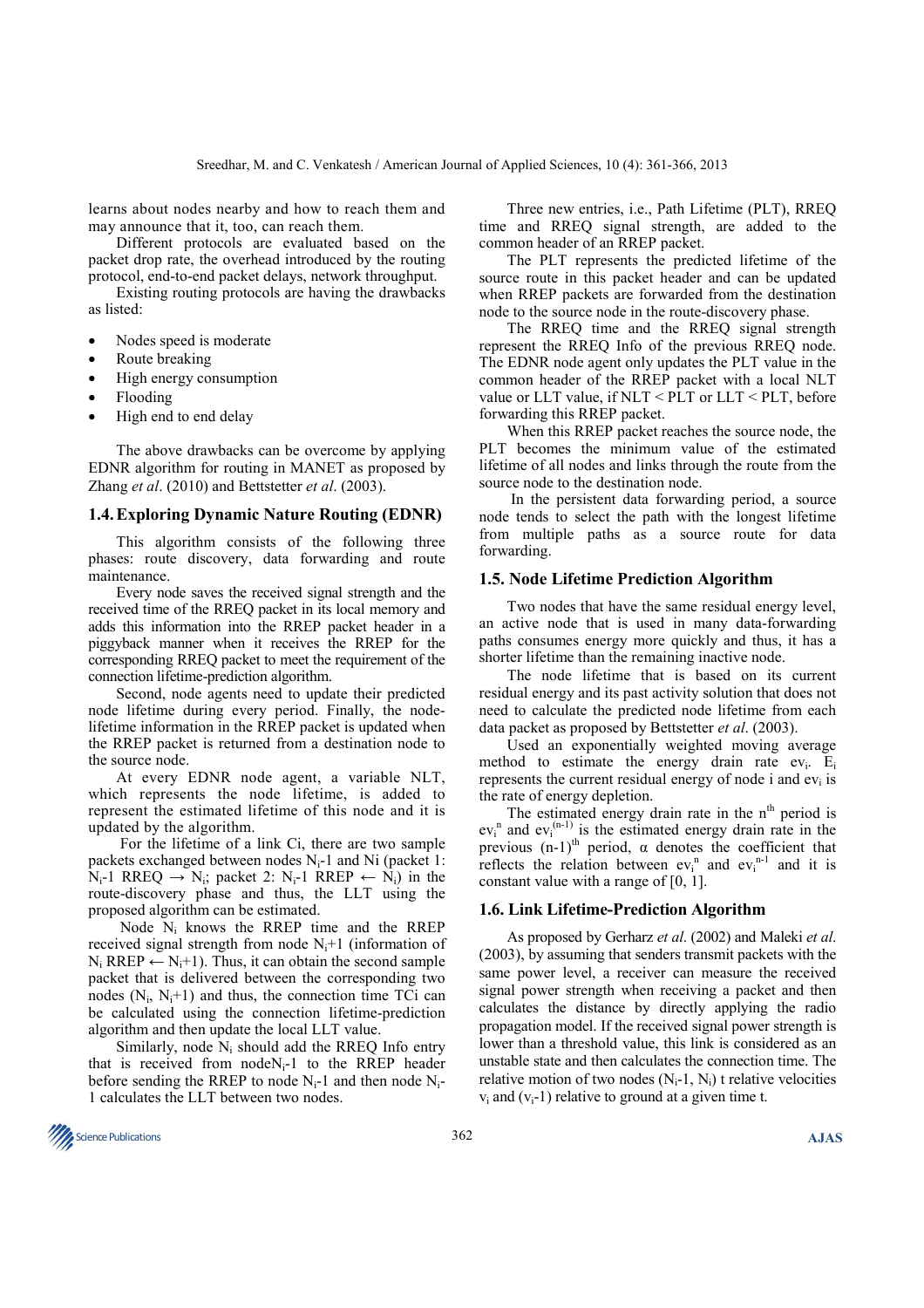

**Fig. 1.** LLT prediction algorithm



**Fig. 2.** Establishing one hop and two hop neighbors



**Fig. 3.** Traffic creation

#### **Table 1.** Simulation parameters

| Simulation time    | 100s                     |
|--------------------|--------------------------|
| Number of nodes    | 100                      |
| MAC type           | MAC 802.11               |
| Model and range    | Two ray model, 250       |
| m                  |                          |
| Max speed          | 4-24 m sec <sup>-1</sup> |
| Initial energy     | 100J                     |
| Traffic and rate   | CBR 512 bps              |
| No. of connections | 50                       |

 The ground is used as a reference frame by default. If node Ni is considered as the reference frame, node Ni-1 is moving at relative velocity of v, as given by the following:  $v = v_{i-1} - v_i$ . To calculate the connection time TC<sup>i</sup> , apply a triangle geometry as shown in the **Fig. 1**.

**Science Publications AJAS AS** 

 This predicts the link expiration time for reactive route maintenance in the previous work.

 Proposed method requires only sample packets and implements piggyback information on Route-Request (RREQ) and Route-Reply (RREP) packets during adiscovery procedure with no other control message overhead and thus, it does not increase time complexity.

## **1.7. Establishing One Hop and Two Hop Neighbors**

 **Figure 2** shows the simulation environment in which 100 nodes are placed. The environment is created as per the characteristic of MANET. The nodes are thus developed and they are designed as randomly movable. During data transmission the nodes will be acting as router.

### **1.8. Traffic Creation**

The **Fig. 3** describes the transmission between sender and receiver. EDNR is used to find out the shortest path distance between the two nodes while transmission. Each host is equipped with a radio transceiver. The Two Ray Ground model is used to predict the signal power received by the receiver. CBR data traffic flows are injected into the network from the servers and the size of the data payload is 512 bytes. In two ray ground model, to transmit the signal a single line-of-sight path between two mobile nodes is the only means of propagation. The MAC protocol uses a CSMA/CA.

#### **1.9. Simulation Parameters**

The network environment has been created and simulation is carried out in NS2 for analyzing the route lifetime algorithm. The following **Table 1** shows the important parameters chosen for the NS2 simulation.

#### **1.10. EDNR Algorithm Inference**

The graphical analysis shows the performance of the EDNR algorithm. The **Fig. 4** shows the characteristics of number of packets received at different receiver sinks.

 The **Fig. 5** shows the packet delivery ratio characteristics of the simulated network. This method results in reduced number of packets at sinks and packet delivery ratio has been considerably reduced.

 In order to further improving the packet delivery ratio and reducing the routing overhead with efficient utilization of available bandwidth, the new scheme has been proposed based on impulse carrier routing i.e. UWB communication which employs Node Life Time and Network Life Time Prediction algorithms.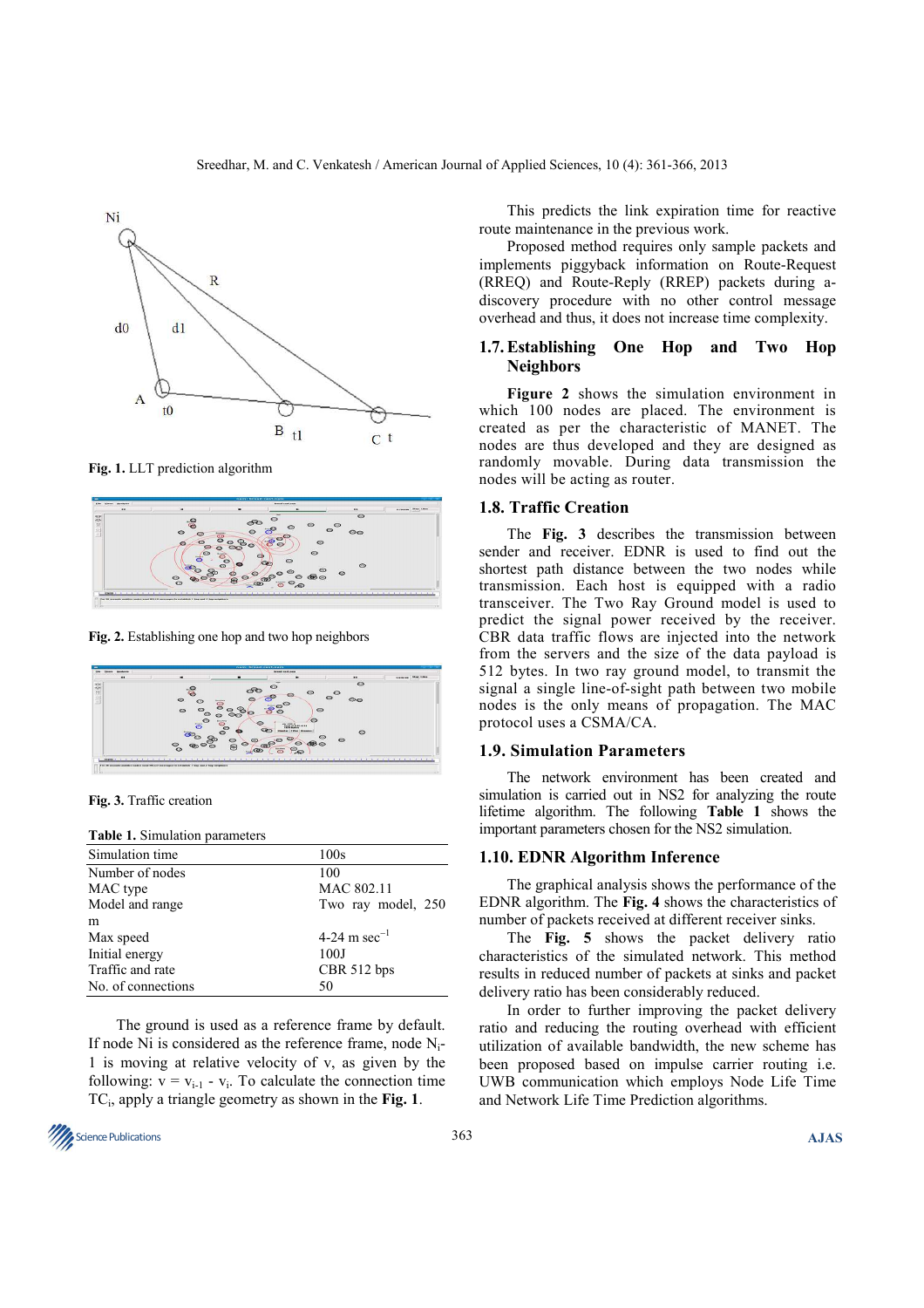| Close   Hdcpy   About<br>Receive packets x 103 | NO OF PACKET RECIVED AT SINK |                                 |
|------------------------------------------------|------------------------------|---------------------------------|
| 5.0000                                         |                              | n5-pkt_rec.tr<br>n12-pkt_rec.tr |
| 4.5000                                         |                              | n11-pkt rec.tr                  |
| $4.0000 -$                                     |                              | n14-pkt_rec.tr                  |
| 3,5000<br>$3.0000 -$                           |                              | n0-pkt_rec.tr                   |
| 2.5000                                         |                              |                                 |
| 2.0000                                         |                              |                                 |
| 1.5000                                         |                              |                                 |
| 1.0000<br>0.5000<br>0.0000                     |                              |                                 |

Sreedhar, M. and C. Venkatesh / American Journal of Applied Sciences, 10 (4): 361-366, 2013

**Fig. 4.** Number of received packets at sink



**Fig. 5.** Packet delivery ratio

# **2. MATERIALS AND METHODS**

 The proposed system uses UWB pulses for transmitting the data packets by exploring Dynamic Nature Routing method for determining and selecting the stable route.

 It uses the Node lifetime prediction method and Link lifetime prediction methods for selecting the stable route with long lifetime.

### **2.1. Ultra Wideband**

Ultra-Wideband (UWB) is a radio transmission scheme that uses extremely low power pulses of radio energy spread across a wide spectrum of frequencies.

 UWB has several advantages over conventional continuous wave radio communications including potential support for high data rates, robustness to multipath interference and fading.

| Fractional bandwidth       | $>20\%$           |
|----------------------------|-------------------|
| Pulse width                | $0.1$ to $0.2$ ns |
| Pulse repetition frequency | 1Khz to 2Ghz      |
| Average transmitted power  | $\leq$ lmW        |

## **2.2. UWB Based Routing**

Ultra-Wideband also known as baseband or impulse radio is a carrier-free radio transmission that uses narrow, extremely low power pulses of radio energy spread across a wide spectrum of frequencies.

 The impulse pulses with the characteristics given in **Table 2** can be used for the data communication within MANETs.

 UWB communications are required to have a 10 dB fractional bandwidth of more than 20% or a 10 dB bandwidth of more than 500 MHz. No specific modulation is required according to FCC for UWB systems. The high spectral content of the UWB waveform gives rise to one of

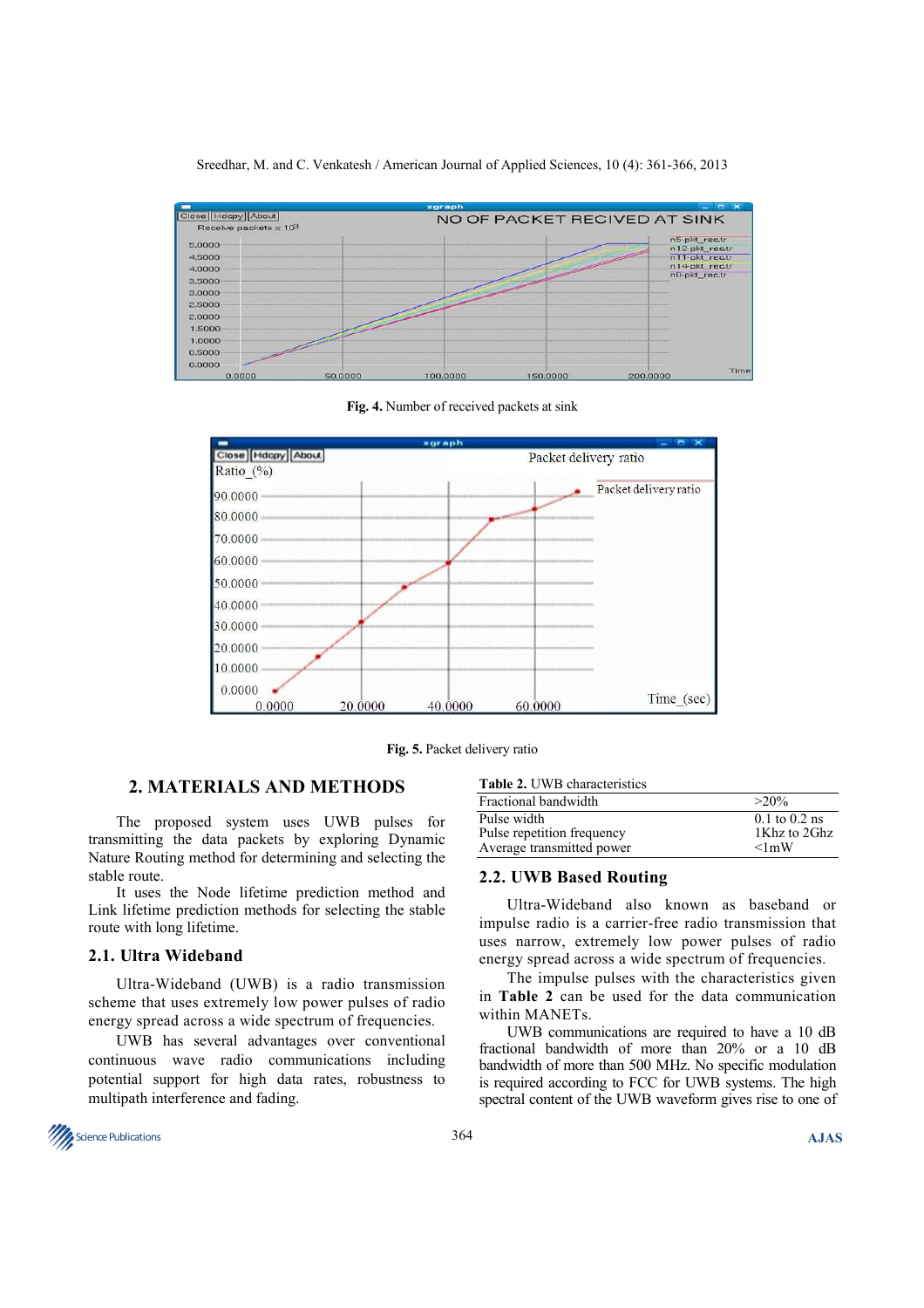the primary advantages UWB operation for communications where a UWB system is robust against multipath fading and narrowband interference.

 UWB systems offer the promise of high data rate, low susceptibility to multipath fading, high transmission security low prime power requirements, low cost and simple design.

# **3. RESULTS AND DISCUSSION**

## **3.1. Packet Delivery Ratio**

The packet delivery ratio is defined as the number of data packet received by destination nodes divided by number of data packets transmitted by source nodes. The **Fig. 6** depicts the improved performance of the packet delivery ratio of the nodes by using UWB compared to the conventional method. This shows the packet delivery ratio of the network has been increased considerably by 5%.

## **3.2. Routing Overhead Analysis**

Sending a payload of data (reliably) over a communications network requires sending more than just the desired payload data, itself. It involves sending various controls and signaling data (TCP) required for achieving the reliable transmission of the desired data. The control signaling used for communication is called overhead.



**Fig. 6.** Packet delivery ratio analysis with UWB and without UWB



**Fig. 7.** Routing overhead analysis with UWB and without UWB